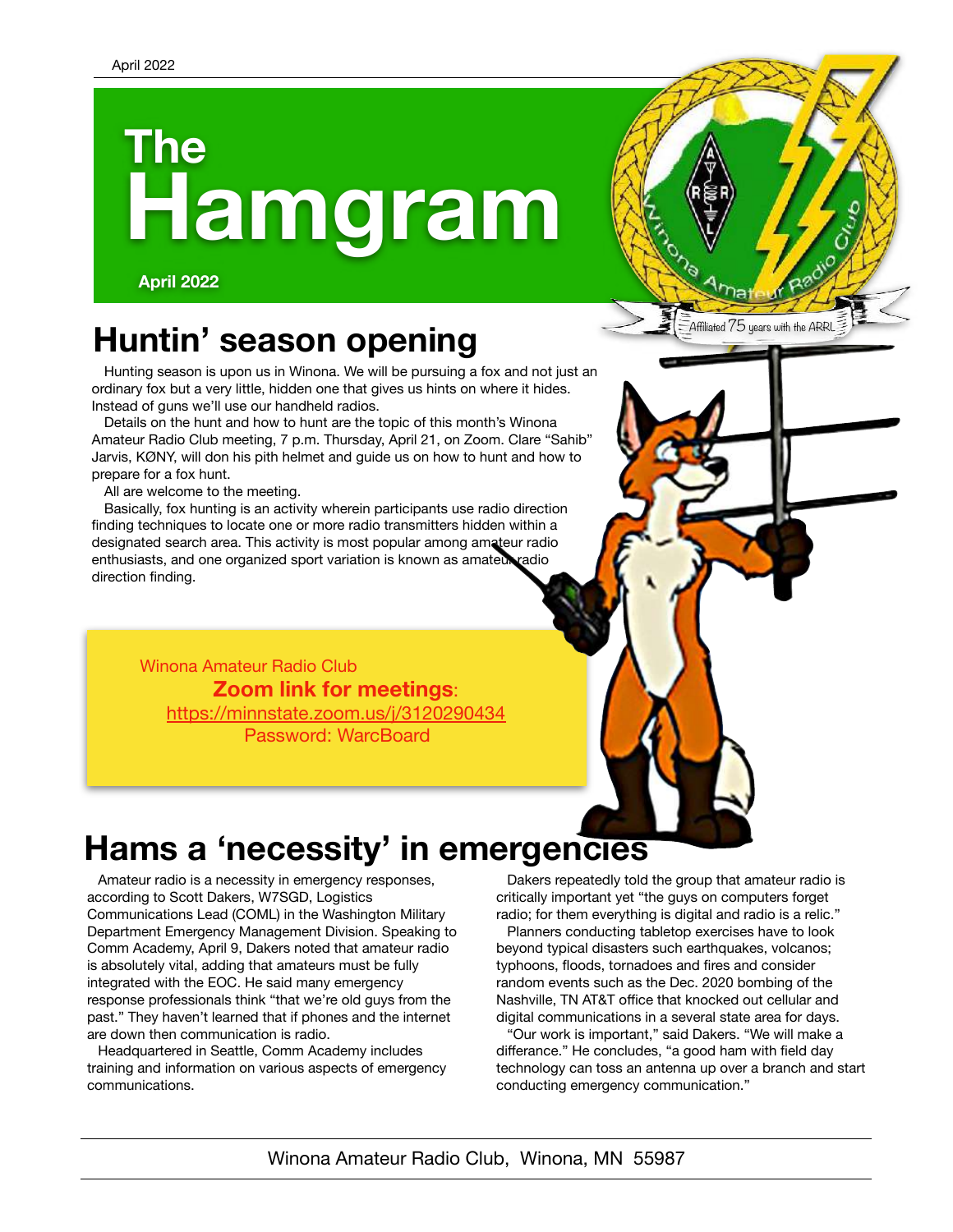## **Get in shape or die**

Deer hunting is a very dangerous activity, not because of guns involved but because of the unusual exercise by otherwise sedentary hunters.

The same dangers await amateur radio operators at ARRL's annual Field Day event. Old, fat, bald guys go outside, try to set up antennas, drag generators around, scale inclines, climb trees and generally do a lot of physical things they are not prepared to do. Face it, we (that means a lot of us) are not very active and we're getting old. We sit in front of a TV, drink coffee at Anacabes with the guys, drive our vehicles to-and-fro and gain fat as we lose strength.

It's time to shape up or die.

Each year an estimated 350,000 sudden cardiac arrest events occur in the United States out-of-

hospital. The survival rate of a sudden cardiac arrest was only 4.7%. Bang! You're dead!

A logical solution is to make yourself healthier to prevent your own heart attack and to learn some first-aid like CPR to help the guy having the heart attack.

First, making yourself healthier: a quick way to lower your risk is what

Cardiac Exercise Physiologist Grace Vogt calls "leisure time physical activity." She has suggestions: try active transportation like parking further away from



when you're talking on the phone; stretch while doing household tasks like when you're doing dishes after dinner; go on walks with friends; mow the lawn with a walk-behind mower; take the steps, walk to the mail box.

the grocery store so you walk a bit more; stand when you can such as

• stand when you can

• walk with friends • mow the lawn • take the steps

• walk to the mail box

Vogt is preparing for a career

helping folks who have had a heart attack but she'd rather work with folks to prevent those attacks and what she calls "reduce the risk of mortality" (death). **GRACE VOGT**

## **WIN no-show in MNQP**

The 2022 Minnesota QSO Party gave some excellent participation numbers, just announced, though WØNE and Winona County entries were non-existent. That was remarkable in view of the Winona club's award-winning efforts in past years.

This year there were 551 logs received, which is down from last year's record number of 624 logs. There were 146 logs from Minnesota Stations, and 405 logs from non-Minnesota stations. All 87 Minnesota counties were activated, although there was only a brief window of opportunity for some of them to be found.

No one was able to work all 87 Minnesota counties again this year. KB9S in neighboring Wisconsin was the closest with 75 counties worked. The last county sweep was in both 2016, and

training office.

2017. This may be due to increased overall participation (more competition), and a leveling, or slight decline in the "mega-mobile" efforts



WWW.WOAA.ORG

people to meet socially. Finally, learn CPR and basic life support so you may help fallen

Hams. Some club members received CPR training and there may be more opportunities through the Red Cross or American Heart Association

get on a treadmill and grind out some time there. All you want to do is go back to bed. What you could've done is eat better and "be active for 30 minutes a day at least five days per week," he says. Donkin has a long list of things

you can do that may help, and many suggestions are things you already are doing. Many wives are thrilled if you'd wash some windows, mow the lawn or hang curtains. They all count! Golf (carrying your clubs),

dance, easy swim, paint the

bedroom or brisk walking are other great ideas. By the way, Donkin and Vogt are wonderful



**JUSTIN DONKIN**

• park further from the grocery store • stretch while doing household tasks

members have suffered cardiac issues and not one of them recommends it. On the

feel better, look better and probably will live longer. And…they are much more useful setting up the Field Day site.

You don't want to meet Justin Donkin professionally. He's also a Cardiac Exercise Physiologist who will try to save you from yourself after your heart surgery. You'll be out of breath just slowly (very, very slowly) walking to his rehab facility and then he'll want you to

A number of club other hand, those who are active in one way or another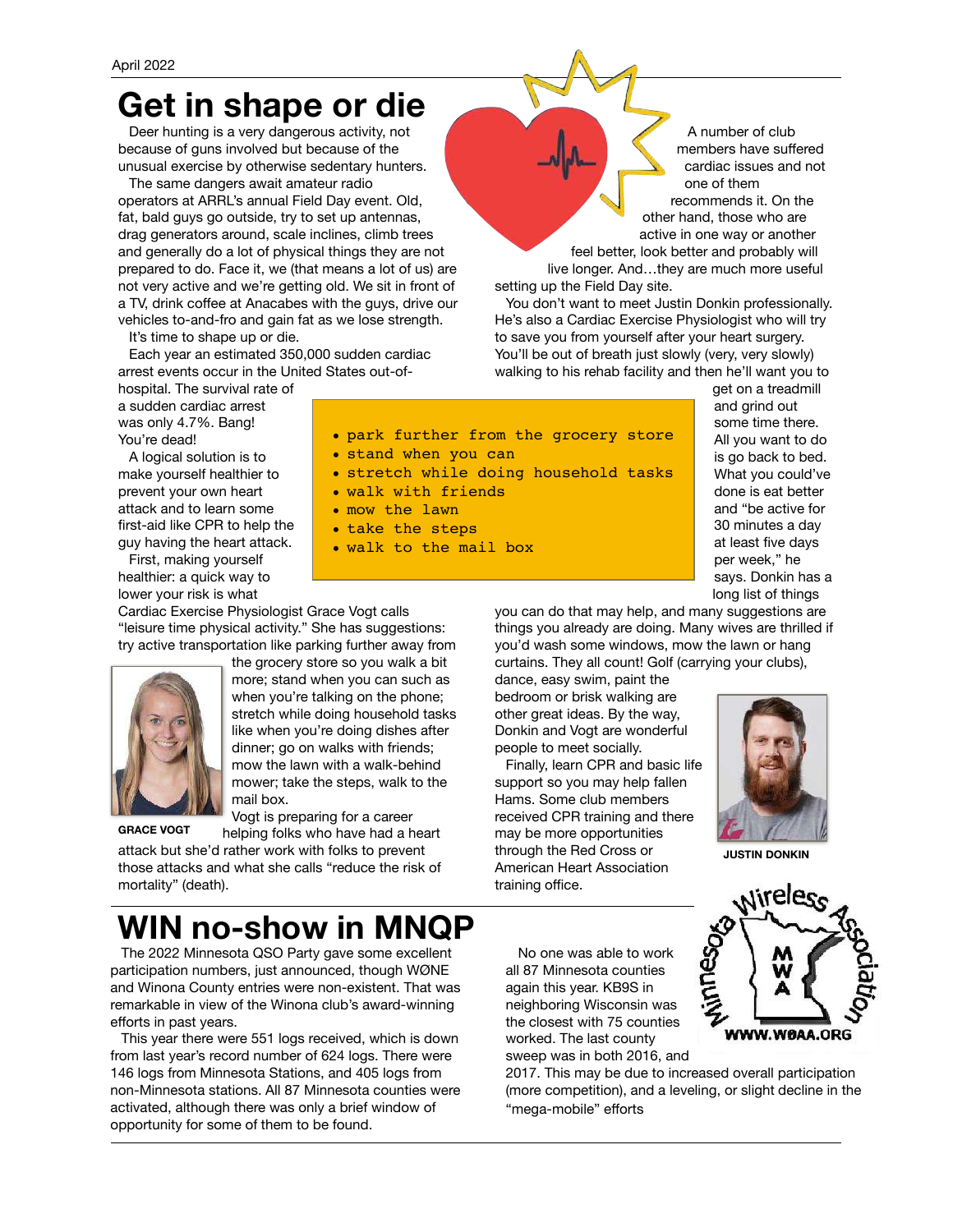## **WARC Executive Board** (**unofficial minutes**)

**Thursday, April 7, 2022, via Zoom**

**Board members**: Paul Schumacher, KØZYV; Lance Tagliapietra, ADØUT; Harro Hohenner, KG6RLM; Bob Seaquist, W9LSE; Mike Foerster, WØIH*;* Dan Goltz, WKØW; Clare Jarvis, KØNY. **Guests**: Ron Severson, KD9OHQ; Butch Tom Wilmot, WØMK; John Kowalik, K2OPT; Al Rothering, KFØGTF; Marv Rodvold, AC9TO; Duffy Hohenner, KDØROD.

7:01 **Call to order**: Lance Tagliapietra, ADØUT, vicepresident

**Introductions**: Lance Tagliapietra, ADØUT **Minutes**: Bob Seaquist, W9LSE. *Approved* **Treasurer's report**: Harro Hohenner, KG6RLM. *Approved*.

|                          | Balance on 3/31/2022                               |  | \$5,593.70            | bul  |
|--------------------------|----------------------------------------------------|--|-----------------------|------|
|                          | Income:                                            |  |                       | ma   |
|                          | Dues                                               |  | \$560.00              | abl  |
|                          | Expenses:                                          |  |                       | v    |
|                          | Keys for tower locks<br>Balance reported by bank   |  | \$12.50               | we   |
|                          |                                                    |  | \$5,641.20            | CO۱  |
|                          | Paid members                                       |  | 35                    | der  |
|                          | <b>Donations</b>                                   |  |                       | А    |
|                          | General                                            |  | \$700.00              | will |
|                          | Kenneth Spittler Memorial<br><b>Budgeted Items</b> |  | \$205.00              | ha۱  |
|                          |                                                    |  |                       | to ( |
|                          | Budget for Field Day \$280.00                      |  |                       | tha  |
|                          | Annual Holiday Party None                          |  | Cancelled             | pne  |
|                          | Annual Insurance                                   |  | \$200.00 Due 6/1/2022 | a V  |
|                          | Annual P.O. Box Rental\$166.00 paid 1/25/2022      |  |                       | inp  |
|                          | Annual Picnic expenses                             |  | none                  | pla  |
| Budget for tower climber |                                                    |  | \$1,000.00            | TV   |
|                          | (re-approved for one year 9/8/2021)                |  |                       |      |

…Budget for internet connection of repeater sites project - paid \$602.69 on 10/21/2020

**Witoka/Trustee:**Mike Foerster, WØIH. We received an HP Probook 6460b laptop from Ben Kuhn, KUØHN, for Witoka. It will be reliable so there will not be a need to travel there for repairs. The 160M antenna will be removed; not needed during summer. There are plans to go to Rooster Ridge to check things.

**Public Service:** Dan Goltz, WKØW. There is nothing new to report regarding Ride the Ridges.

In a meeting with county emergency manager Ben Klinger, we discussed Skywarn reporting and Covid procedures. Presently, we will be

reporting from the emergency management office. There are many advantages to this, including direct contact with the emergency manager, dispatchers and access to sirens. It was noted that moving our net control offpremises was very effective during Covid, and can be done again at anytime if access to the emergency managers office should become restricted, or delayed for whatever reason. Access to the building is somewhat restricted at this time due to construction of the new jail. When construction is complete there will be more room available and a reorganization of the current radio room is possible.

The Witoka tower climber issue was discussed. The county is accepting references from other sources before a contract will be let. Work to be done will include re-lamping the tower with LED fixtures and bulbs, checking the circuitry, and arranging for routine maintenance. It was again stated that WARC will be able to piggyback with the office to reduce expenses.

We discussed Skywarn spotter deployment and that we will need some way to prevent overlapping coverage of strategic sites when county fire departments are paged out for spotting assignments.

A new communications trailer has been ordered. We will be consulted about what equipment needs we will have in it. It is planned that the trailer will be dedicated to communications equipment, and will be smaller than the current trailer, but more efficient space use. A pneumatic mast is planned and could be used to raise a VHF/UHF antenna. A television screen with multiple inputs including camera views from the mast is planned, as well as internet access, making amateur TV and Wires-X feasible.

**Meeting topics**: Lance Tagliapietra, ADØUT. The club will receive a plaque commemorating 75 Years of affiliation with the ARRL to be presented at the June meeting by Dakota Division Director Bill Lippert, ACØW. The April meeting is direction finding presented by Clare Jarvis, KØNY. If he cannot find the club's fox one may be purchased or a Ham could be the fox.

**General discussion**: There is a need for the club to store equipment and its records such as awards. Presently gear is stored in Russ Marsolek's, NØQK, garage and other materials could be held in a "virtual clubhouse." Harro, KG6RLM, and Duffy, KDØROD, Hohenner suggested there may be a place for a club room and club storage at the Amtrak depot. They will investigate.

Lance reports that Trinona is still not accepting volunteer registration.

The Club may return to in-person meetings at the county office building in May.

**Adjourn**: 7:52 p.m.